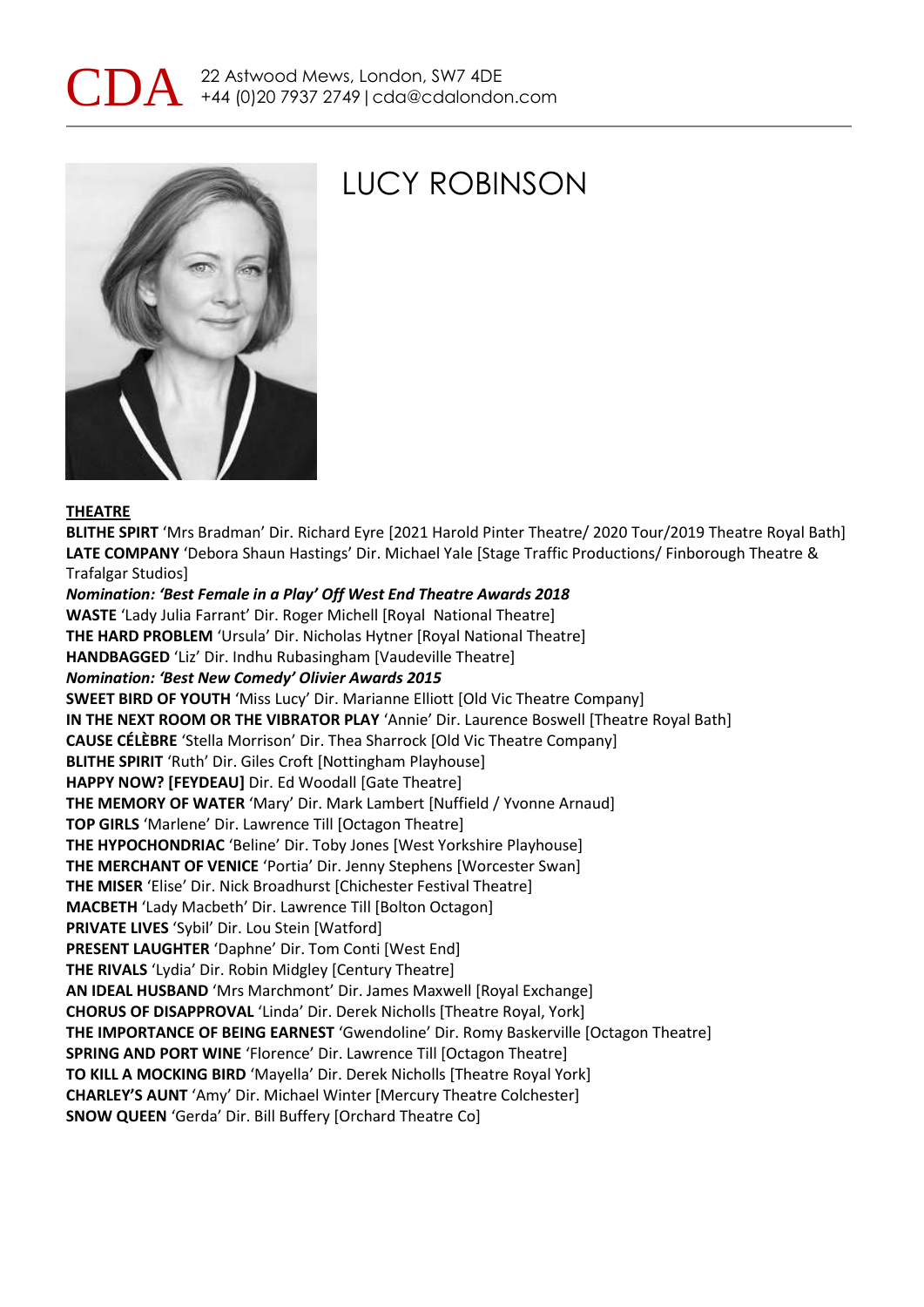# LUCY ROBINSON

### **TELEVISON**

**COLD FEET IX** [Big Talk Productions for ITV] 'Robyn Duff' Dir. Chris Foggin, Andrew Cumming & Fiona Walton **DOCTORS** [BBC TV] 'Eleanor Harcourt' Dir. Piotr Szkopiak **LONDON KILLS** [Acorn TV/ PGM TV] 'Superintendent Gina Vincent' Dir. Craig Pickles **COLD FEET VIII** [Big Talk Productions for ITV] 'Robyn Duff' Dir. John Hardwick **COLD FEET VII** [Big Talk Productions for ITV] 'Robyn Duff' Dir. Louise Hooper **PRANK ME** [Fullscreen] 'Audrey' Dir. Hazel **DOCTORS** [BBC TV] 'Laura Grant' Dir. Niall Fraser **COLD FEET VI** [Big Talk Productions for ITV] 'Robyn Duff' Dirs. Terry McDonough and Juliet May **THE HOLLOW CROWN: The Wars of the Roses – Henry VI Part 1 & 2** [Neal Street Productions for BBC2] 'Young Cecily' Dir. Dominic Cooke **DOCTORS** [BBC TV] 'Liz Pemberton' Dir. Christiana Ebohon **HOLBY CITY** [BBC TV] 'Sally Downing' Dir. Emma Sullivan **CORONATION STREET** [ITV Studios] 'Prosecution Barrister' Dir. Ian Bevitt **CALL THE MIDWIFE** [Neal Street Prod] 'Matron' Dir. Roger Goldby **BEING HUMAN** [Touchpaper TV] 'Dr Jenny Wilson' Dir. Daniel O'Hara **HOLBY CITY** [BBC TV] 'Jill Livingstone' Dir. Fraser MacDonald **NEW TRICKS** -**Coming Out Ball**[Wall to Wall] 'Kate' Dir. Martyn Friend **THE IT CROWD** [Talkback Thames] 'June' Dir. Graham Linehan **DOCTORS** [BBC TV] 'Lucy Dawes' Dir. Ian Barber **MISSING** [Leopardrama] 'Sarah' Dir. Jenny Ash **U BE DEAD** [Darlow Smithson] 'Kay Scudder' Dir. Jamie Payne **EASTENDERS** [BBC TV] 'Harriet' Dir. Paul Annett / Michael Keillor / Jennie Darnell **DOC MARTIN III** [Buffalo Pictures] 'Holly' Dir. Ben Bolt **SEX, THE CITY AND ME** [Blast! Films] 'Janet Reynolds' Dir. Philippa Lowthorpe **HOLBY BLUE** [Red Planet] 'Karen' Dir. Barnaby Southcombe **LEWIS – Expiation** [ITV] 'Louise Hayward' Dir. Dan Reed **THE ROYAL** [YTV] 'Lady Isabella Beaumont' Dir. Duncan Foster **SUBURBAN SHOOTOUT** Series 1 and 2 [Feelgood for C5] 'Pam' Dirs. Vito Rocco / Gordon Anderson **DOCTOR WHO II: New Earth** [BBC TV] 'Frau Clovis' Dir. James Hawes **HOLBY CITY** [BBC TV] 'Lowri' Dir. Steve Finn **BRIEF ENCOUNTERS: TED** [BBC TV] 'Fiona Deary' Dir. Vanessa Francis **BERNARD'S WATCH** [YTV] 'Veronica Green' Dir. Nigel Bristow **DONOVAN** [Granada TV] 'Olivia Baldwin' Dir. Ciaran Donnelly **ROSEMARY & THYME II** [Carnival Films] 'Norah Westward' Dir. Simon Langton **WILLIAM & MARY II** [Granada TV] 'Helen Fisk' Dir. Nick Laughland **FAMILY AFFAIRS** [Thames] 'D.I. Kathryn Warren-Hall' Dirs. Various **POWERS** [BBC TV] 'Mrs Hamilton', Dir. Emma Bodger **DOCTORS** [BBC TV] 'Sophie' Dir. Iain B MacDonald **CARLA** [RDF Media] 'Pathologist' Dir. Diarmuid Lawrence **A TOUCH OF FROST – Another Life** [YTV] 'Antonia Knight' Dir. Roger Bamford **DOWN TO EARTH** [BBC TV] 'Mrs Webster' Dir. Frank Smith **COLD FEET V** [Granada] 'Robyn Duff' Dir. Ciaran Donnelly / Simon Delaney / Tim Sullivan **WIRE IN THE BLOOD** [Coastal Prods] 'Jilly' Dir. Nick Laughland **CASUALTY** [BBC TV] 'Paula Rogers' Dir. Graham Wetherell **RESCUE ME** [Tiger Aspect] 'Sara' Dir. Kate Dennis **BARBARA III** [Carlton] 'Vickie' Dir. Nick Phillips **PEAK PRACTICE** [Carlton] 'Abbey Preston' Dir. Alan Grint **PEOPLE LIKE US** [BBC] 'Fiona' Dir. John Morton